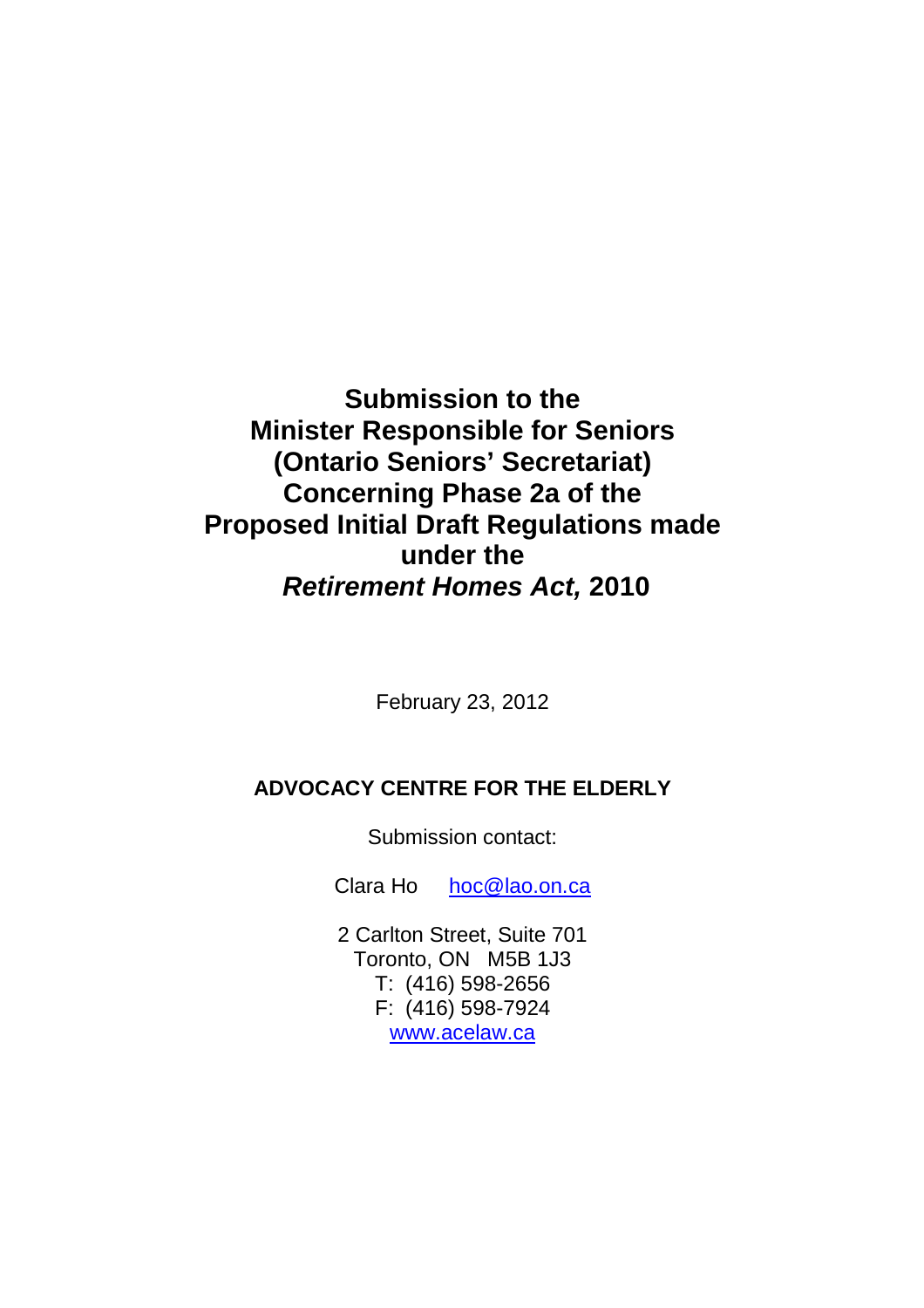## **THE ADVOCACY CENTRE FOR THE ELDERLY**

The Advocacy Centre for the Elderly (ACE) is a speciality legal clinic funded by Legal Aid Ontario located in Toronto. ACE provided extensive written submissions and recommendations to the Minister Responsible for Seniors ("Minister") and the Ontario Seniors' Secretariat (OSS) concerning Phase One and Phase Two of the Proposed Initial Draft Regulations made under the Retirement Homes Act, 2010 (RHA). In our previous submissions, we included detailed information about ACE and our mandate. Therefore we will not be providing the same information within our submission concerning Phase 2a.

The regulation of retirement homes continues to be an important issue for seniors living in Ontario. ACE is pleased to offer the following brief comments and recommendations concerning Phase 2a of the Proposed Initial Draft Regulations made under the RHA.

Our submission is divided into two parts. The first part relates to those provisions of the RHA which we have identified as not having accompanying regulations. We then provide our comments and recommendations with respect to Phase 2a of the Proposed Initial Draft Regulations.

## **1. General Comments and Recommendations**

### **a. Public Consultation on Regulations to the Retirement Homes Act, 2010**

According to the Notice that was released by the Minister with Phase 2a of the Proposed Initial Draft Regulations:

The Act [RHA] sets out public consultation requirements related to the proposed initial draft regulations. It requires that the Minister post draft provisions for at least 30 days and consider the comments and submissions from the public before the regulations can be made, except under specified circumstances.

ACE submits that the above mentioned public consultation requirements are pursuant to section 122 of the RHA.

While the Minister, on behalf of the Government of Ontario, to date has released Phases 1, 2 and, presently 2a of the Proposed Initial Draft Regulations for public comment, based on ACE's review there remain outstanding regulations required for the implementation of certain provisions of the RHA. ACE submits that the Minister must consult with the public on any regulations that have not yet been drafted and released for public comment. The public must be given an opportunity to provide their comments to any proposed regulations to the RHA as this will increase public confidence in the new regulatory scheme.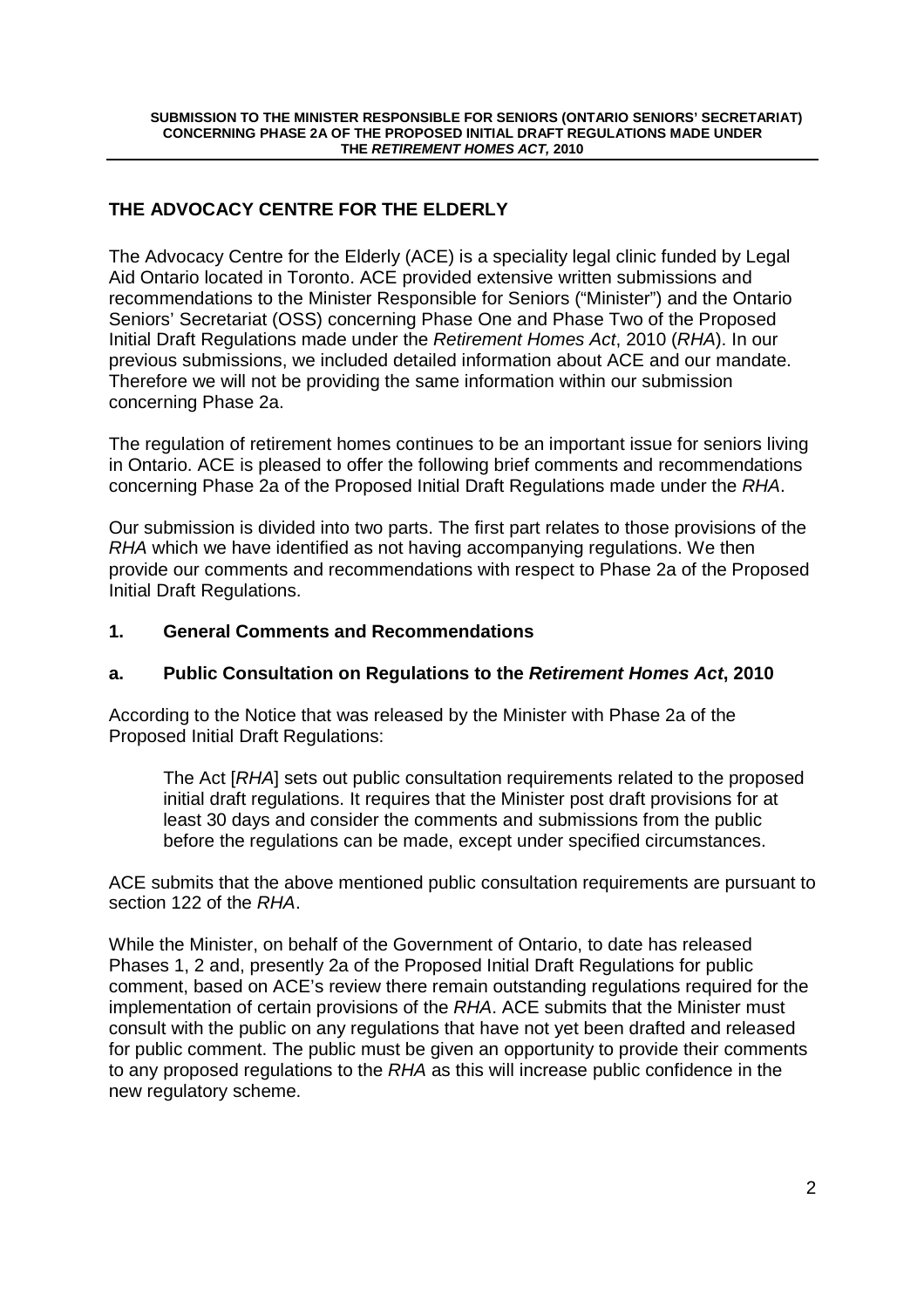Based on our analysis of Phases 1, 2 and 2a of the Proposed Initial Draft Regulations and of the RHA, ACE submits that the following sections of the RHA do not yet have accompanying draft regulations. We provide our comments concerning these sections of the RHA and the importance of regulations implementing these sections at this time.

**Recommendation a:** ACE recommends that any future draft regulations made under the RHA be released for full public comment and consultation prior to being approved and finalized.

### **b. Section 2(2) – Interpretation, related person**

Section 2(2) of the RHA states:

A person is related to another person for the purposes of clause (b) of the definition of "retirement home" in subsection (1) if one person is related to the other person by blood, adoption, marriage, conjugal relationship outside marriage, **other culturally traditional form of kinship as described in the regulations**, if any, or through another prescribed form [**emphasis added**].

ACE submits that there has been no definition or description provided as to what constitutes an "other culturally traditional form of kinship". Given the broad range of relationships that could fall under this category, this could potentially have an unanticipated impact on different cultural and racialized groups. ACE submits that any regulations that describe or define "culturally traditional form of kinship" should be released widely for further public consultation and comment.

### **c. Section 44(2) – Care services authorized for class of licence Section 121(3) – Classes Section 121(4) – Classes of retirement homes**

ACE's submissions to Phase 1 of the Proposed Initial Draft Regulations included recommendations that the Retirement Homes Regulatory Authority ("Authority') issue different classes of licences to licensees, depending on the nature and extent of the care services those licensees propose to offer to their residents. ACE has concerns that some retirement homes will be offering complex health care support and services to residents. Where this is the case, it is imperative that these homes be required to meet a higher standard of care set by the Authority.

In our Submission to the Minister and the OSS with respect to Phase One of the Proposed Initial Draft Regulations, we stated that retirement homes are tenancies and will continue to be governed by the Residential Tenancies Act subsequent to the proclamation of the RHA and its regulations. Further, ACE's position remains that while some retirement homes will offer care services to their residents, they are not long-term care homes. In our opinion, retirement homes should not be be providing the same level of care and/or services as long-term care homes.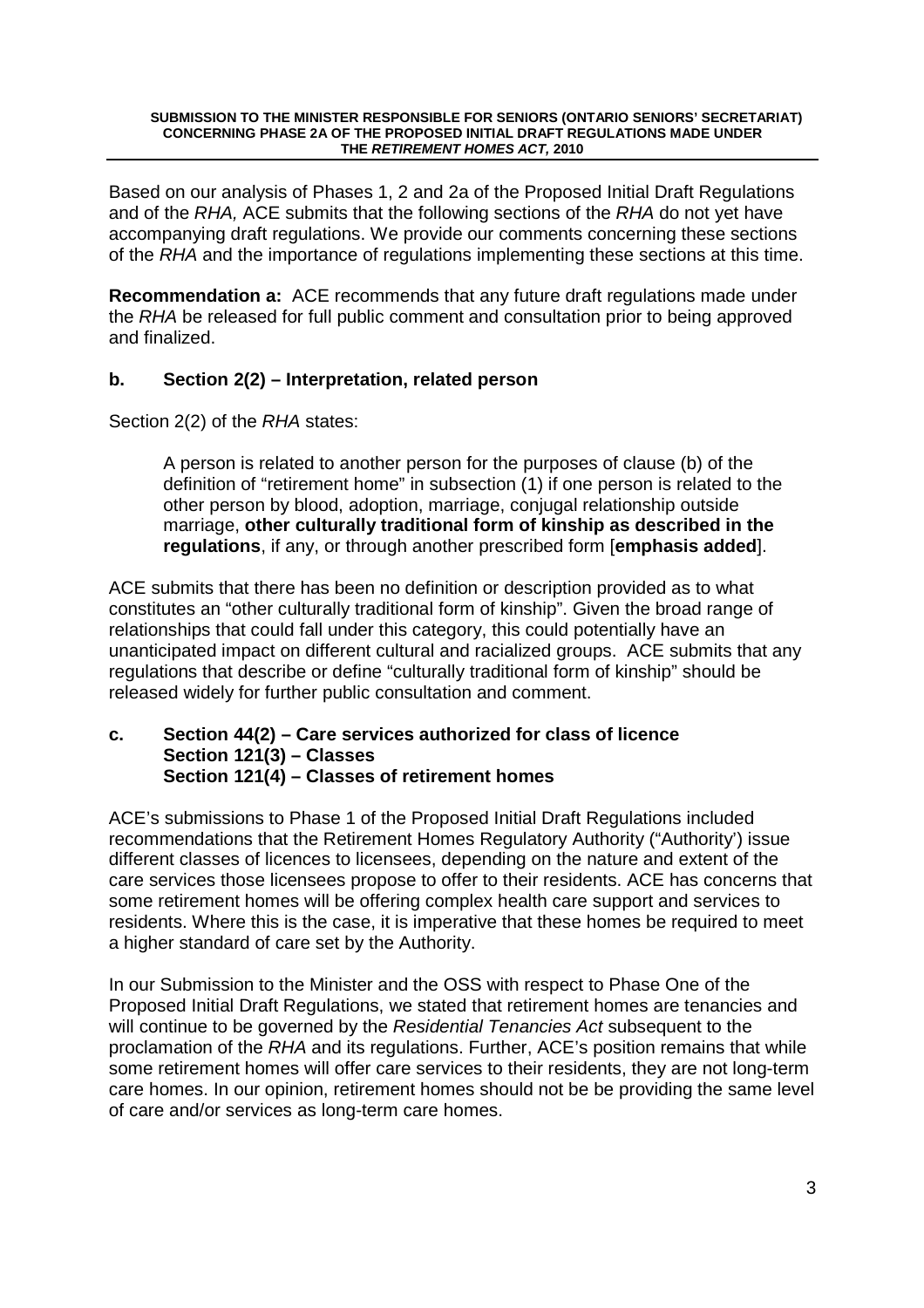We are concerned that if all homes are included in the same class, issued the same licence and required to pay the same fee, those homes offering less care to marginalized communities and/or those that have fewer residents may be unable to afford the licensing scheme, resulting in a loss of stock. We submit that these retirement homes should fall under a different class of licence as a result. ACE refers the Minister to our Submissions to Phase 1 of the Proposed Initial Draft Regulations made under the RHA on this topic.

Based on our review of all of the proposed initial draft regulations released to date, there are no regulations providing for the issuing of different classes of licences as dependent on characteristics listed under the RHA. The RHA states at subsection 121(3) that the Lieutenant Government may make regulations that create different classes of retirement homes based on the characteristics listed in subsection 121(4). ACE submits that should regulations be released in the future providing for the issuing of different classes of licences, such regulations should be posted for public comment and consultation.

## **d. Section 70 – Permitted Confinement**

ACE submits that section 70 of the RHA, relating to Permitted Confinement should not be proclaimed until regulations relating to all aspects of this section have been released for full public consultation. To date no regulations relating to section 70 of the RHA have been released.

Given the nature and seriousness of the application of section 70 of the RHA, ACE submits that this provision in the legislation should not be proclaimed without the necessary regulations required to implement it and to ensure that the rights of residents are fully protected. ACE has concerns that section 70 allows retirement home operators to confine residents within a home to a secure unit, thereby restricting the residents' mobility and impacting their rights under the Canadian Charter of Rights and Freedoms. Section 70 of the RHA has the potential to impact residents of retirement homes and their families in profound ways.

Without the necessary safeguards in place to guarantee procedural fairness and ensure that the rights of residents are protected, ACE submits that the proclamation of section 70 will not only have *Charter* implications but it will also be contrary to the fundamental principle as stated in section 1 of the RHA which reads as follows:

### **Fundamental Principle**

 **1.** The fundamental principle to be applied in the interpretation of this Act and any regulation, order or other document made under this Act is that a retirement home is to be operated so that it is a place **where residents live with dignity, respect, privacy and autonomy, in security, safety and comfort and can make informed choices about their care options. [emphasis added]**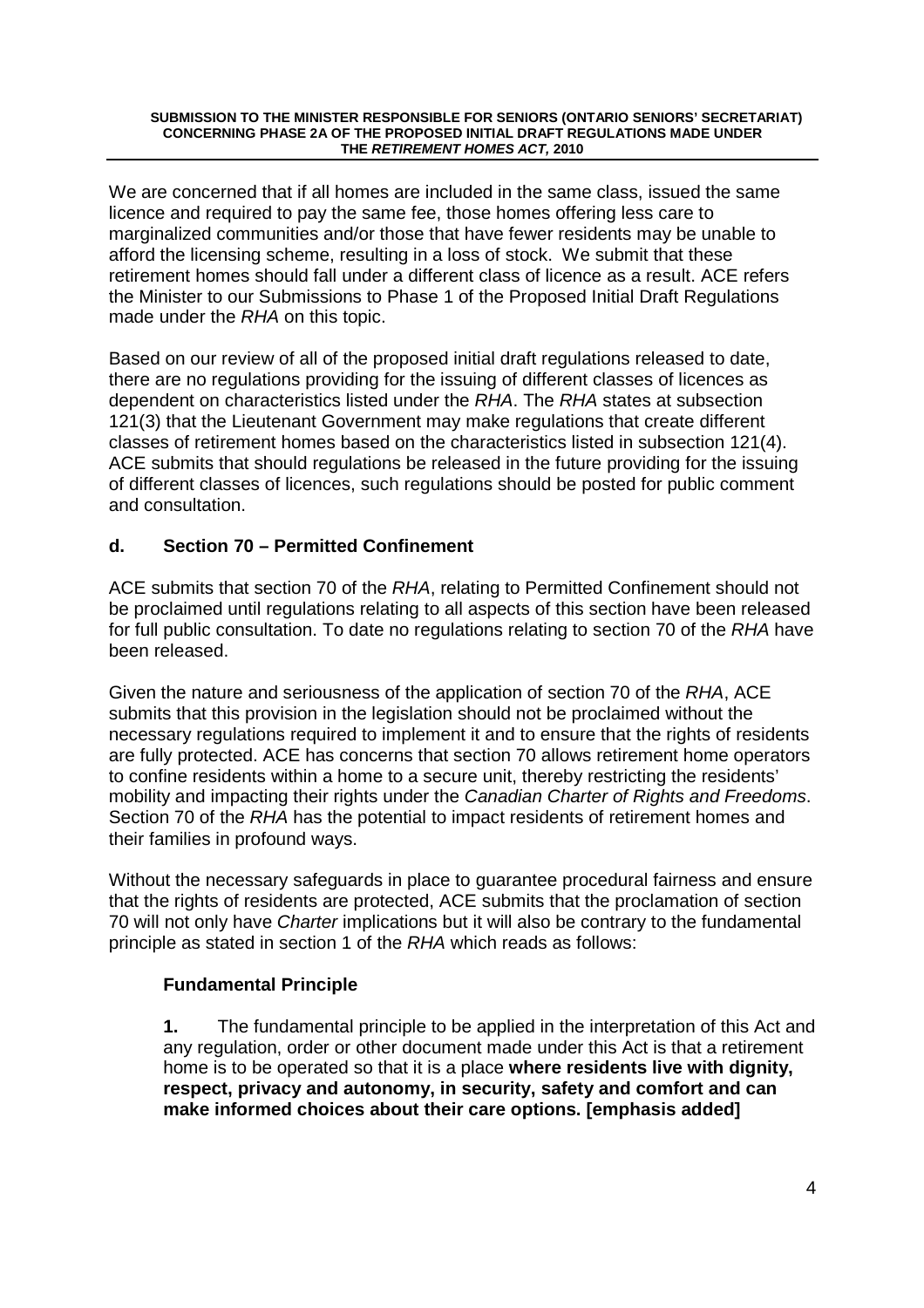**Recommendation d:** ACE recommends that section 70 of the RHA not be proclaimed without first releasing draft regulations implementing this section for full public consultation.

### **2. Comments on Content of Phase 2a of Proposed Initial Draft Regulations**

### **a. Amending Regulation #3: Section 58.1 – Frequency of inspections**

58.1 For the purposes of subsection 77(3) of the Act, the Registrar shall ensure that every retirement home in respect of which a licence has been issued is inspected under the Act at least once every three years.

ACE submits that to ensure public confidence in the Authority and in the RHA and its regulations, it is important that the every retirement home in Ontario be inspected either before it is issued a licence or shortly thereafter. If the intent of section 58.1 of the Phase 2a of the Proposed Initial Draft Regulations is to promote safety, ACE submits that it is necessary that the Authority require all potential licensees to undergo an inspection at the initial application stage.

Further, section 58.1 as it is currently drafted provides for a minimum frequency of compliance inspections of at least once every three years. Given the vulnerability of many retirement home residents and the potential complex health care services some of these retirement homes offer their residents, ACE submits that compliance inspections of retirement homes should occur **at least once every year.** 

Section 77(3) of the RHA provides as follows:

The Registrar shall ensure that every retirement home in respect of which a licence has been issued is inspected under this Act with the frequency that is prescribed or, if no frequency is prescribed, at least once a year.

The RHA provides for a frequency of inspections of at least once a year where no frequency is prescribed in the regulations. ACE submits that reducing compliance inspections to only once every three years sends the wrong message to the public with respect to the role of the Authority. Resident safety is improved where retirement homes are held to a high standard and annual full compliance inspections support this objective.

Further, ACE submits that a complete compliance inspection should occur annually regardless of whether there has been an inspection on a specific issue following a complaint or report concerning a retirement home. In particular, where a complaint or report has been made concerning an allegation of abuse or neglect, ACE submits that it is imperative that the Authority undertake a full annual compliance inspection of the retirement home in question.